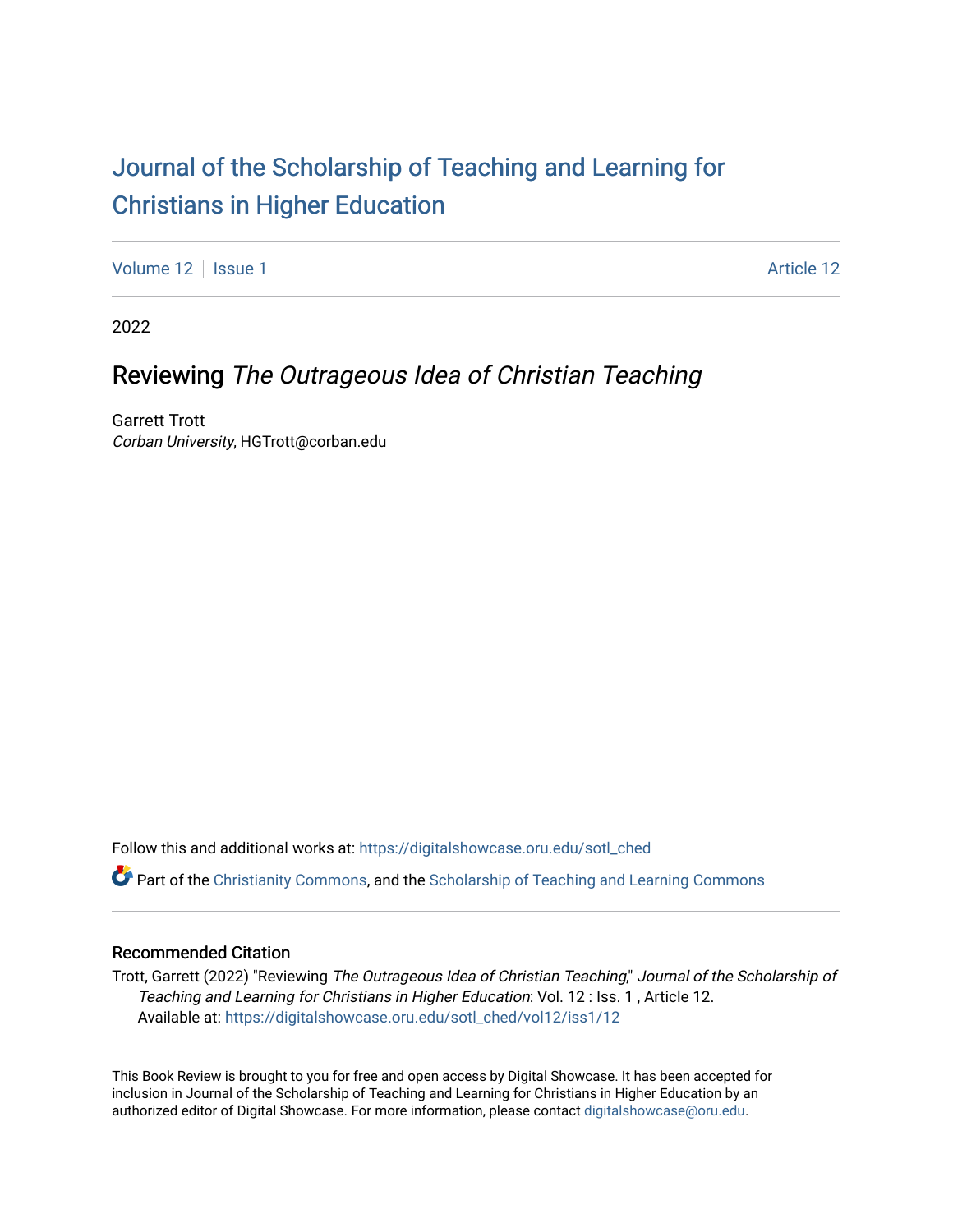*The Outrageous Idea of Christian Teaching.* By Perry L. Glanzer, & Nathan F. Alleman. New York, NY: Oxford University Press, 2019. 272 pp. ISBN 13: 978-0-19- 005648-3 (HARDCOVER) \$34

**M**any Christian colleges and universities are familiar with the faith and learning dialog: an effort to integrate faith into all academic domains. Much has been written on how faculty can integrate their faith in differing disciplines, including many notable works. However, one could easily conclude that teaching often serves as the hallmark for Christian colleges and universities. What do faith and learning look like when applied to teaching? While there may be some aspects of faith that can be easily woven into pedagogical and classroom management, few works speak explicitly on what teaching in higher education may look like through a faith and learning lens. In *The Outrageous Idea of Christian Teaching,* Perry Glanzer and Nathan Allerman provide a notable work addressing this. These authors pose two questions: (1) how does being a Christian change one's teaching? and (2) how should being a Christian change one's teaching? This work provides an excellent framework for any believer in Jesus Christ aiming to integrate their faith into their teaching. While their work addresses college-level teaching, the ideas that Glanzer and Allerman generate could be used in a variety of teaching contexts where individuals strive to integrate their faith into their practice.

Many in Christian higher education are familiar with George Marsden's work, which has a similar title: *The Outrageous Idea of Christian Scholarship*. While these two works have much in common, the primary difference lies in focus: Marsden focuses upon scholarship, while Glanzer and Allerman focus on teaching. Both works look at how Christians can be distinct in these domains, and both fervently argue that faith can—and should—drive one's scholarly endeavors (Marsden) and how one teaches (Glanzer and Allerman).

Glanzer and Allerman use survey data collected among faculty at institutions of the Council of Christians Colleges and Universities (CCCU). However, unlike other reports, the data are not only used to tell readers what things are currently like, but the authors also do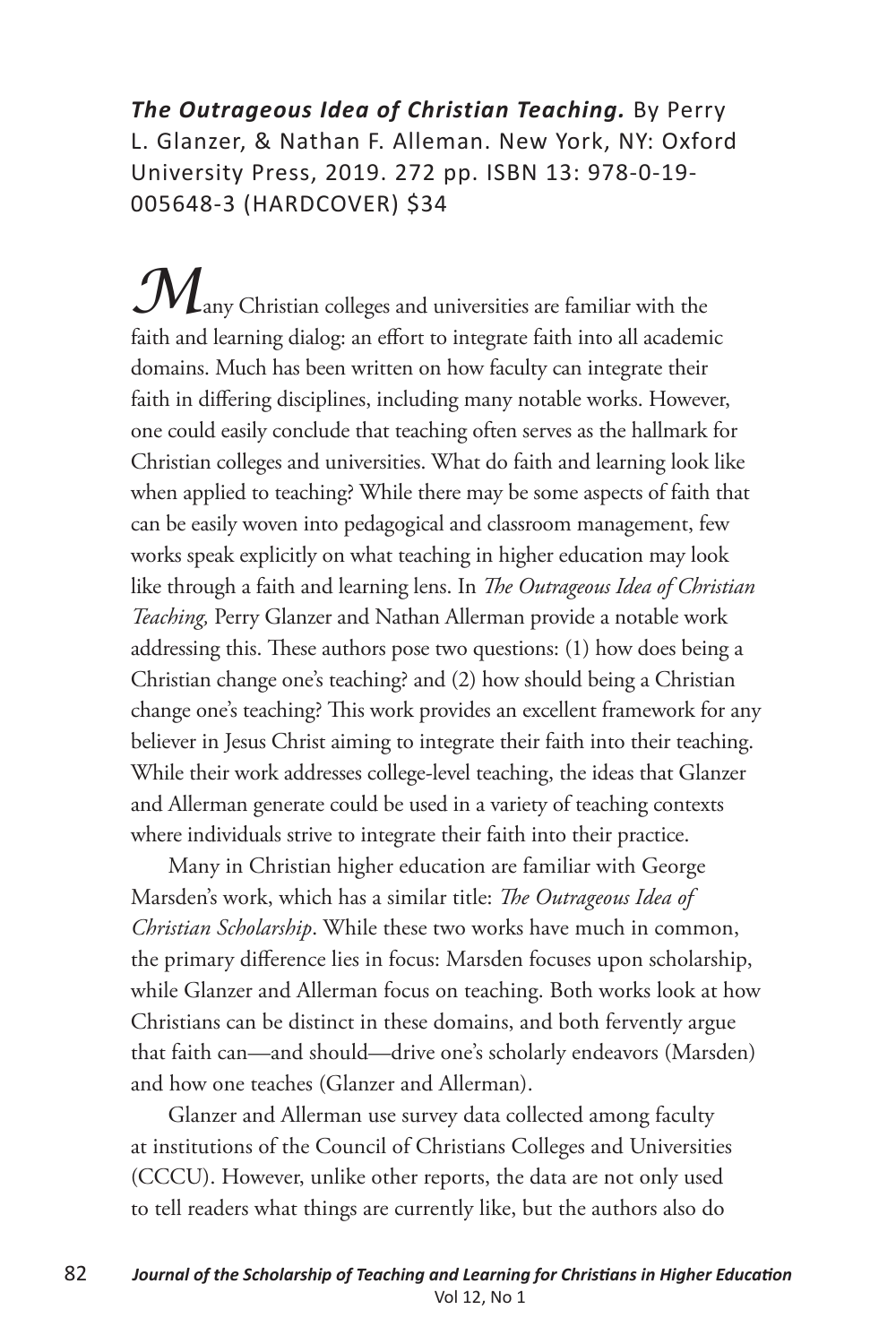a fantastic job of using qualitative and quantitative survey data and transforming it into an incredibly rich narrative, while providing tools to empower instructors to grow in developing a faithful pedagogy. Glanzer and Allerman do this throughout the book's eight chapters.

The first chapter, "The Fear of Teachers' Religious Identity: The Historical Origins," addresses the origins of the tensions between the identity of an educator and the identity of a believer in Jesus Christ. The authors intriguingly note that these tensions have only arisen in the last 150 years. Prior to this, it was common for these two to co-exist because "the Judeo-Christian metanarrative formed the heart of the Western world's intellectual story" (p. 17). There were many components that assisted in developing these tensions, including the role that higher education has played in national identity, the mythical ideology of a "common teacher" (free from bias, devoid of bigotry), and the development of the professional focal point. The authors provide an amazing picture of how all of these impact the identity of an educator in the 21st century, developing the challenge of merging religious and professional identity in the 21st century.

The next three chapters explore how being a Christian impacts the teacher. The authors note that little work has been done in this area. Subsequently, chapter 2, "How Christianity Animates a Teacher's Background Beliefs," discusses the results of a survey in which over 2,300 professors at 49 CCCU institutions were assessed on how they incorporate their identity into their teaching. The data from this survey are enriching and intriguing and show the multitude of ways in which faculty practice faith integration in the classroom, including roles in influencing course objectives, developing foundations or metanarratives for a course, and teaching methods. This chapter supplies an excellent summary of the survey, which anyone interested in the intersection of faith and teaching should read.

The second chapter also includes a "boxed out" narrative. This narrative enriches Glanzer and Allerman's survey data by providing a picture of what faith integration can look like. This is the beginning of several "boxed out" narratives the authors use to show that just as God created individuals uniquely, so there are unique ways in which people integrate their faith into their teaching.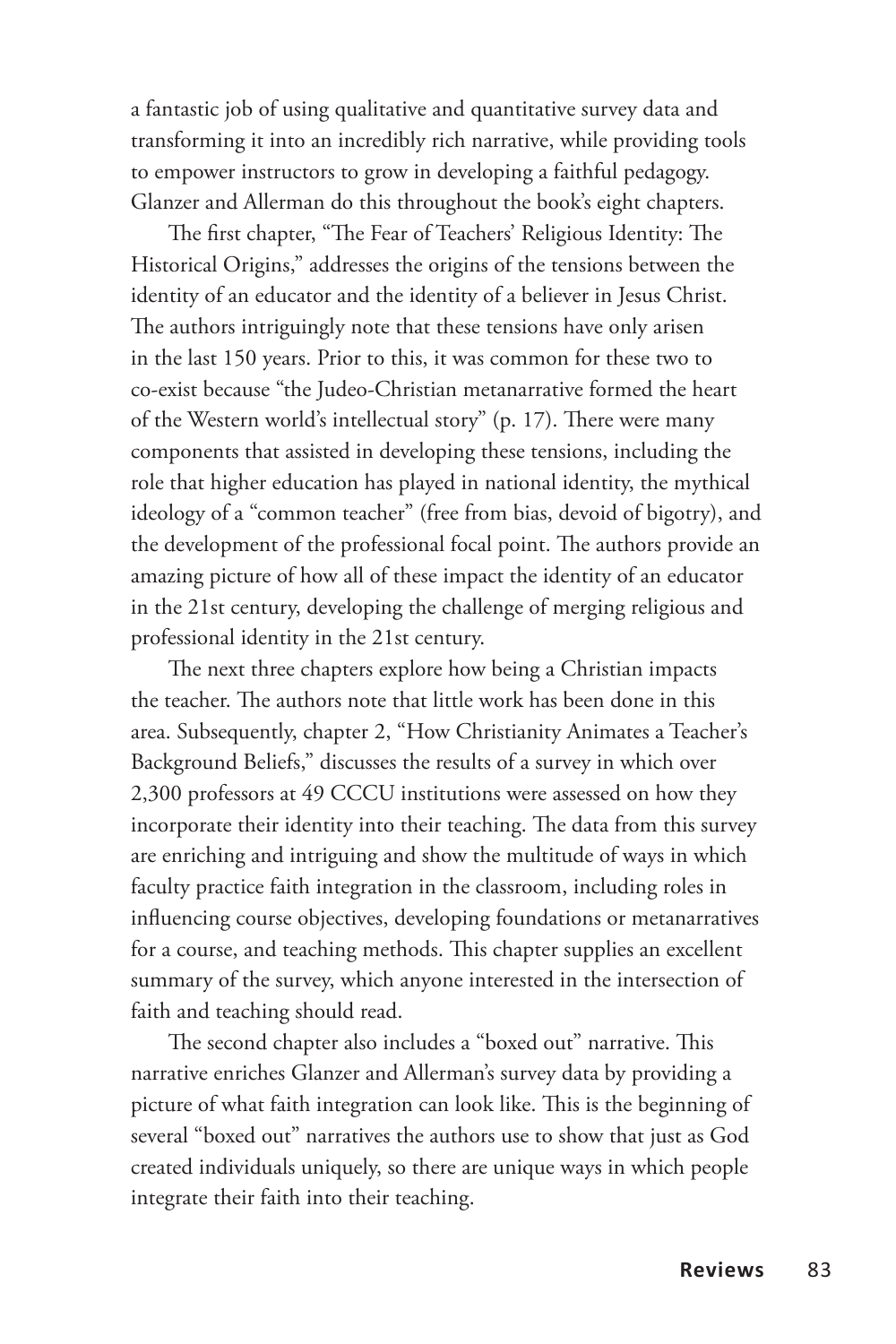Chapters 3 and 4 explore the connections that CCCU faculty make between their identity and their actions in the classroom. Chapter 3, "How Christian Teachers Transform Course Aims and Curricula," addresses how teachers work with course aims and curriculum to integrate their faith into the classroom. The authors summarize the means through which this was done as "spiritual addition" and "transformation." Spiritual addition faculty, as the name implies, "understand their Christian identity primarily as inspiring the addition of certain objectives, content, and methods to their classroom" (p. 62). Spiritual addition, Glanzer and Allerman suggest, tends to be more common in classes where goals and objectives are set by outside entities, such as an accreditation entity. In these contexts, course aims and curriculum objectives cannot necessarily be altered, but spiritual addition is a means through which faith can be integrated into the curriculum without necessarily altering aims or objectives.

Transformation sets "forth ends that reconceptualized the entire educational process as something sacred or related to God" (p. 63). In these contexts, faculty often integrate by altering overall course goals and objectives. They often see that every aspect of a topic should be shaped by Christian theology and ethics. Glanzer and Allerman note that both methods are notable efforts to integrate faith.

Chapter 4, "Thinking and Acting Christianly in the Classroom," provides an intriguing discussion of how faith integration impacts pedagogy. In this chapter, some of the data is shared from the survey where respondents mentioned particular ways they practice faith integration with differing pedagogies. The authors list several ways that CCCU faculty have utilized differing pedagogies to manifest their faith (p. 86), followed by a list of class activities and a brief connection faculty have made between a particular activity and their faith (p. 87). These lists, while brief, provide several concrete examples of what faith integration can look like. These could help any faculty members aiming to integrate their faith into their teaching.

Individuals teaching in Christian higher education are typically not simply "Christian"; they often have denominational heritages that impact many aspects of their faith. In chapter 5, "Is There Really Baptist, Catholic, or Quaker Teaching? The Unique Contributions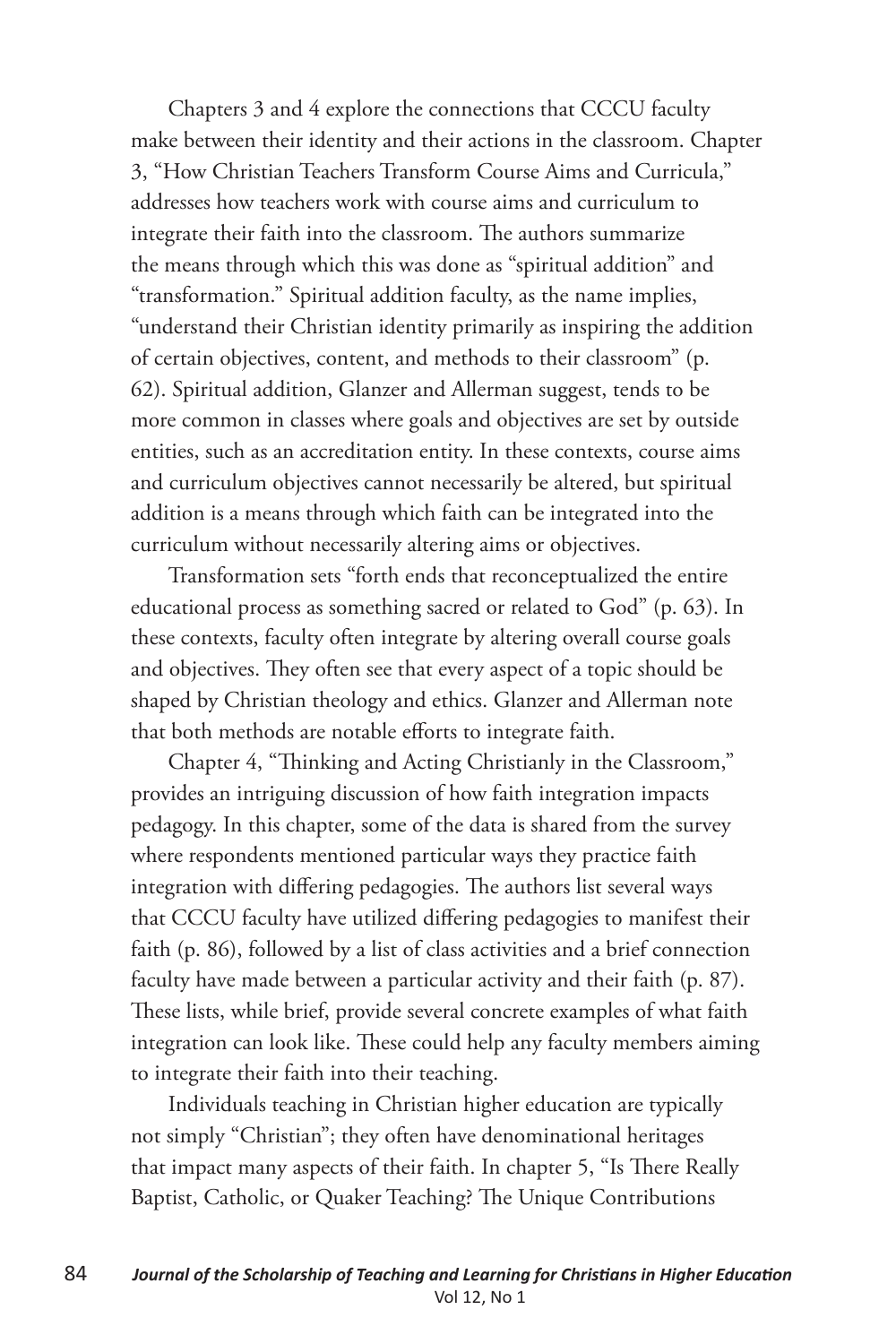of Particular Theological Traditions," Glanzer and Allerman use their survey data to look at the contributions that differing denominations have made to the practice of teaching. They also acknowledge the tensions that individuals from one Christian tradition may have in a university from a differing tradition. From the survey they develop four themes impacting how denominational backgrounds impact faith integration: (1) specific ways of thinking about God and the Christian metanarrative, (2) sources of God's wisdom/knowledge, (3) ends of teaching, and (4) ethics. Each section provides an enriching explanation of the data providing insight regarding how teachers can weave their faith into their pedagogy.

Faith integration is a unique component of many religious institutions. It is seen as an ideal way through which faithful believers in Jesus Christ can follow Christ through their vocation. While there are challenges to practicing faith integration in a religious institution, is it possible to do it in a pluralistic university? Chapter 6, "Christian Teaching in the Pluralistic University," and chapter 7, "Identity-Informed Teaching in the Pluralistic University: Important Virtues and Practices," address this question. In a time when there are many perspectives influencing teaching in a pluralistic university (feminism, environmentalism, Marxism, etc.), a Christian perspective has the potential to play a similar role. In arguing this, Glanzer and Allerman are readily aware of the various ways many people in academia regard Christianity. However, the authors maintain that a Christian perspective often aligns with curriculum, pedagogy, and the overall purposes of a pluralistic academy. While it still needs much development, they suggest that faith integration has potential in the context of a pluralistic university.

Glanzer and Allerman close their book with the chapter "In Praise of Diverse Teaching Contexts." They fervently argue that "higher education—and identity-informed teaching in particular—benefits from the diversity of post-secondary institutions in the United States. Furthermore, we think that considerations of social justice require sustaining and incentivizing a just pluralistic system of higher education" (p. 174). The authors argue that diversity, including